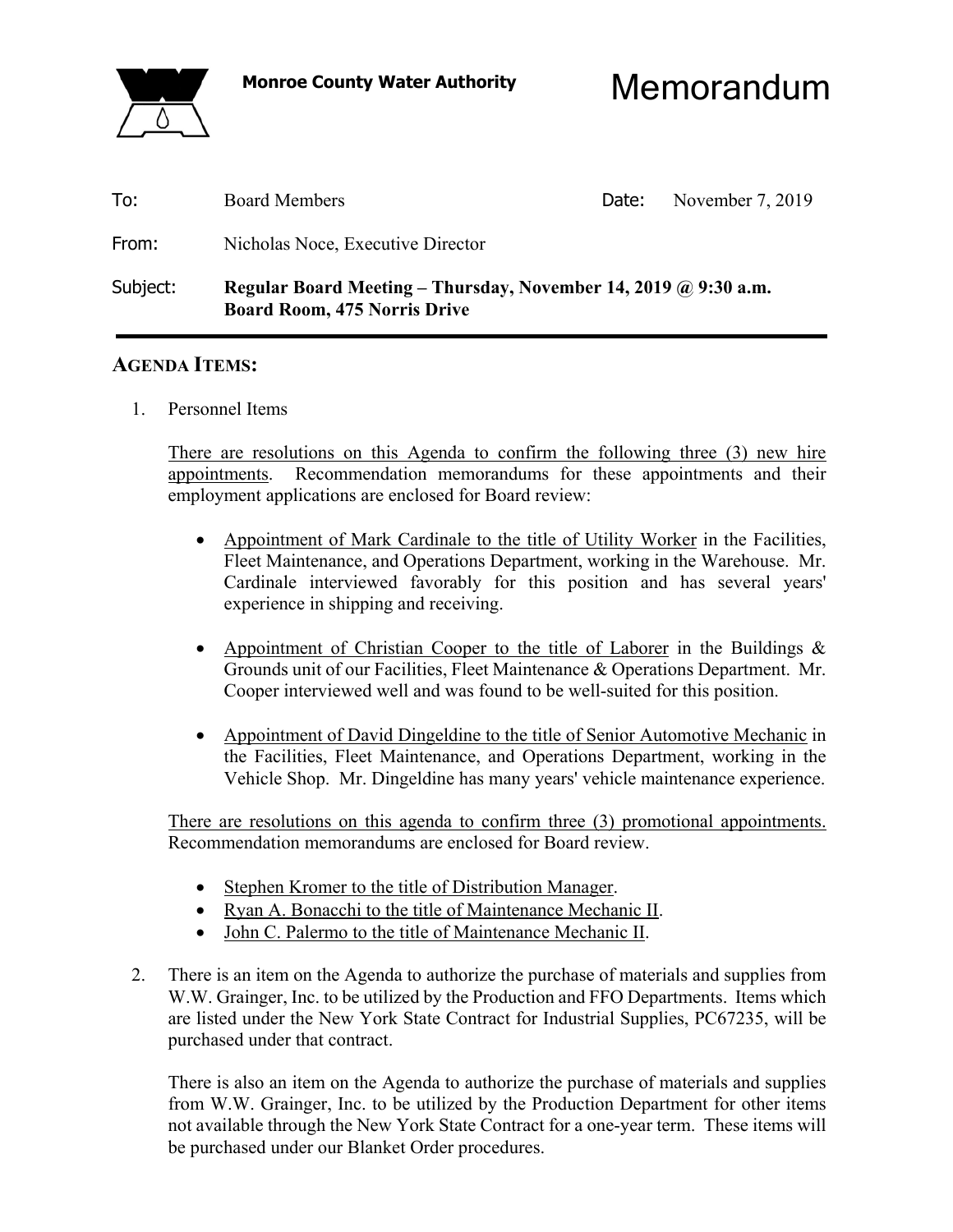- 3. There is an item on the Agenda to authorize a change order to the Agreement with Ontario Exteriors, Inc. for construction of the 2019 Roof Replacement Program. Work associated with the change order consists of the removal and replacement of the asphalt shingle roof system at the Beahan Road Booster Pump Station. The cost for this work will be \$11,400, which is approximately 18 percent of the original contract value of \$62,070. There are sufficient funds remaining in the budget to add this work to the 2019 project.
- 4. There is an item on the Agenda to award a contract for the Low-Lift Pump Stations #1 and #2 Electrical System Upgrade. This contract includes upgrades to the electrical systems at the two Low-Lift Pump Stations. There were three bids submitted. Our recommendation is to award this contract to Concord Electric Corporation for the bid amount of \$1,047,000.



- 5. There is an item on the Agenda to authorize the purchase of Enterprise Asset Management Software (Maximo) Cloud-Based Subscriptions-as-a-Service (SAAS) from International Business Machines, Inc. (IBM) utilizing New York State Contract Office of General Services Procurement Services. The initial term will be for a maximum of 12 months through November 29, 2020 and an estimated total amount of \$18,000, with the option to extend for up to an additional 6 month period and a maximum increase in price of five (5%) percent.
- 6. There is an item on the Agenda to authorize the purchase of Office Supplies from W.B. Mason Co., Inc. at an estimated amount of \$30,000 utilizing the City of Rochester Contract #133520/504270, commencing December 1, 2019 through November 30, 2020.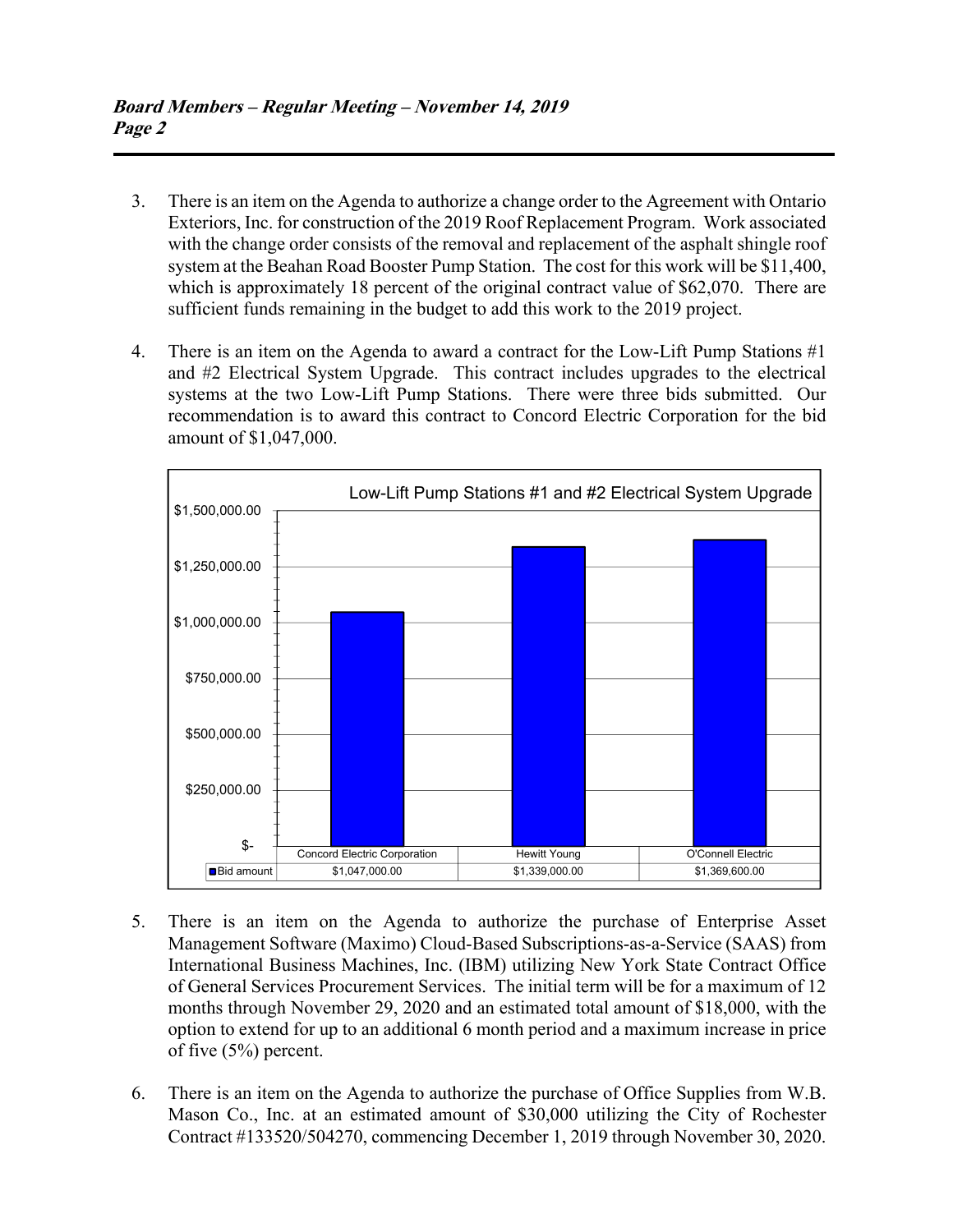- 7. There is an item on the Agenda to amend Resolution #19-182 (ref. 09/12/2019) to reflect the leasing of seven (7) Canon Printers/Large Copiers from De Lage Landen Financial Services, Inc. These printers/large copiers were procured through United Business Systems-NY; however, they are leased through De Lage Landen Financial Services, Inc.
- 8. The Authority's standard procurement compliance resolution.

# **AUDIT COMMITTEE REPORTING**

 9. The Authority's Audit Committee met on October 25, 2019, and with their recommendation there are resolutions to approve the Brokers of Record for Excess Workers' Compensation Insurance and Life & Long-Term Disability Insurances.

## **COMPENSATION COMMITTEE REPORTING**

 10. The Authority's Compensation Committee met on November 4, 2019, and with their recommendation, there is a resolution to approve the MCWA Compensation Philosophy as revised.

## **FINANCE COMMITTEE REPORTING**

- 11. The Authority's Finance Committee met on November 7, 2019, and with their recommendation there are resolutions for the following:
	- Two items on the Agenda regarding the approval and notification process to amend the Authority's Water Rate Schedule effective January 1, 2020. A copy of the proposed rate schedule is enclosed for your consideration, and Amy Molinari will further discuss.
	- Approval of the Debt Management Policy, as revised, and enclosed for full Board review.

### **GOVERNANCE COMMITTEE REPORTING**

- 12. The Authority's Governance Committee met on October 25, 2019, and with their recommendation there are resolutions for re-adoption of the following (policy documents are enclosed for full Board review):
	- Conflicts of Interest Policy
	- Code of Ethics Policy